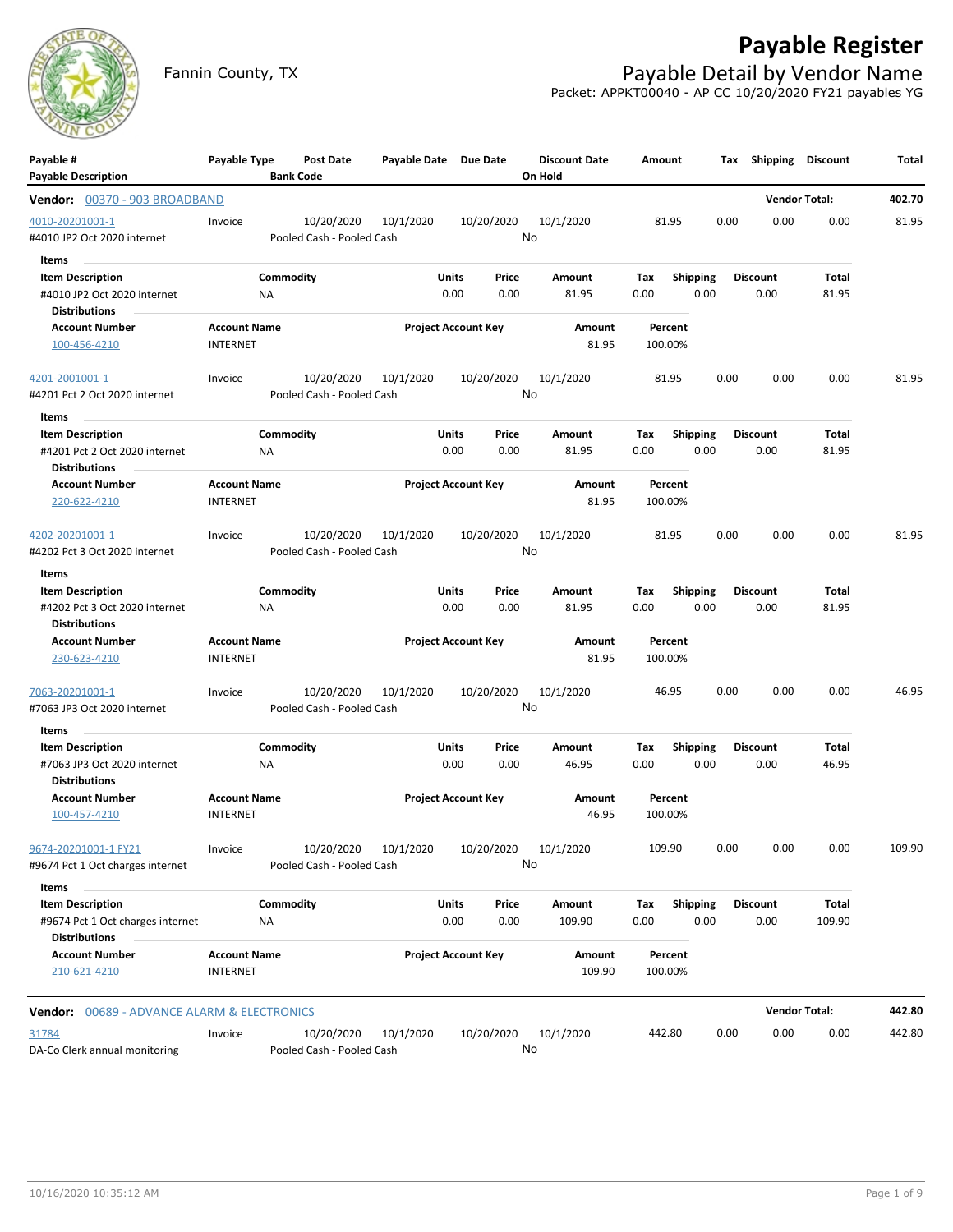| <b>Payable Register</b>                                                 |                                                |                                         |                       |                            |                      |                    |                 |      |                 | Packet: APPKT00040 - AP CC 10/20/2020 FY21 payables YG |           |
|-------------------------------------------------------------------------|------------------------------------------------|-----------------------------------------|-----------------------|----------------------------|----------------------|--------------------|-----------------|------|-----------------|--------------------------------------------------------|-----------|
| Payable #                                                               | Payable Type                                   | <b>Post Date</b>                        | Payable Date Due Date |                            | <b>Discount Date</b> | Amount             |                 |      |                 | Tax Shipping Discount                                  | Total     |
| <b>Payable Description</b>                                              |                                                | <b>Bank Code</b>                        |                       |                            | On Hold              |                    |                 |      |                 |                                                        |           |
| Items                                                                   |                                                |                                         |                       |                            |                      |                    |                 |      |                 |                                                        |           |
| <b>Item Description</b>                                                 |                                                | Commodity                               |                       | Units<br>Price             | Amount               | Tax                | <b>Shipping</b> |      | <b>Discount</b> | Total                                                  |           |
| DA-Co Clerk annual monitoring<br><b>Distributions</b>                   | <b>NA</b>                                      |                                         |                       | 0.00<br>0.00               | 442.80               | 0.00               | 0.00            |      | 0.00            | 442.80                                                 |           |
| <b>Account Number</b>                                                   | <b>Account Name</b>                            |                                         |                       | <b>Project Account Key</b> | Amount               | Percent            |                 |      |                 |                                                        |           |
| 100-518-4830                                                            | <b>ALARM MONITORING</b>                        |                                         |                       |                            | 442.80               | 100.00%            |                 |      |                 |                                                        |           |
| Vendor: 00575 - BLAZER RESOURCES INC                                    |                                                |                                         |                       |                            |                      |                    |                 |      |                 | <b>Vendor Total:</b>                                   | 9,000.00  |
| <b>IN008057</b>                                                         | Invoice                                        | 10/20/2020                              | 10/6/2020             | 10/20/2020                 | 10/6/2020            | 9,000.00           |                 | 0.00 | 0.00            | 0.00                                                   | 9,000.00  |
| Acct #481604 Pct 2 road oil                                             |                                                | Pooled Cash - Pooled Cash               |                       |                            | No                   |                    |                 |      |                 |                                                        |           |
| Items                                                                   |                                                |                                         |                       |                            |                      |                    |                 |      |                 |                                                        |           |
| <b>Item Description</b>                                                 |                                                | Commodity                               |                       | Units<br>Price             | Amount               | Tax                | <b>Shipping</b> |      | <b>Discount</b> | Total                                                  |           |
| Acct #481604 Pct 2 road oil                                             | ΝA                                             |                                         |                       | 0.00<br>0.00               | 9,000.00             | 0.00               | 0.00            |      | 0.00            | 9,000.00                                               |           |
| <b>Distributions</b>                                                    |                                                |                                         |                       |                            |                      |                    |                 |      |                 |                                                        |           |
| <b>Account Number</b><br>220-622-3440                                   | <b>Account Name</b><br>R&B MAT. ASPHALT/RD OIL |                                         |                       | <b>Project Account Key</b> | Amount<br>9,000.00   | Percent<br>100.00% |                 |      |                 |                                                        |           |
|                                                                         |                                                |                                         |                       |                            |                      |                    |                 |      |                 |                                                        |           |
| Vendor: 00046 - BONHAM, CITY OF                                         |                                                |                                         |                       |                            |                      |                    |                 |      |                 | <b>Vendor Total:</b>                                   | 63,895.92 |
| INV0000316<br>Oct 2020 EMS contract                                     | Invoice                                        | 10/20/2020<br>Pooled Cash - Pooled Cash | 10/1/2020             | 10/20/2020                 | 10/1/2020<br>No      | 61,666.67          |                 | 0.00 | 0.00            | 0.00                                                   | 61,666.67 |
| Items                                                                   |                                                |                                         |                       |                            |                      |                    |                 |      |                 |                                                        |           |
| <b>Item Description</b>                                                 |                                                | Commodity                               |                       | Units<br>Price             | Amount               | Tax                | <b>Shipping</b> |      | <b>Discount</b> | Total                                                  |           |
| Oct 2020 EMS contract<br><b>Distributions</b>                           | ΝA                                             |                                         |                       | 0.00<br>0.00               | 61,666.67            | 0.00               | 0.00            |      | 0.00            | 61,666.67                                              |           |
| <b>Account Number</b>                                                   | <b>Account Name</b>                            |                                         |                       | <b>Project Account Key</b> | Amount               | Percent            |                 |      |                 |                                                        |           |
| 100-540-4170                                                            | <b>EMS SERVICE</b>                             |                                         |                       |                            | 61,666.67            | 100.00%            |                 |      |                 |                                                        |           |
| INV0000317                                                              | Invoice                                        | 10/20/2020                              | 10/2/2020             | 10/20/2020                 | 10/2/2020            | 2,229.25           |                 | 0.00 | 0.00            | 0.00                                                   | 2,229.25  |
| Oct-Dec 2020 911 Service                                                |                                                | Pooled Cash - Pooled Cash               |                       |                            | No                   |                    |                 |      |                 |                                                        |           |
| Items                                                                   |                                                |                                         |                       |                            |                      |                    |                 |      |                 |                                                        |           |
| <b>Item Description</b>                                                 |                                                | Commodity                               |                       | Units<br>Price             | Amount               | Tax                | Shipping        |      | <b>Discount</b> | Total                                                  |           |
| Oct-Dec 2020 911 Service                                                | <b>NA</b>                                      |                                         |                       | 0.00<br>0.00               | 2,229.25             | 0.00               | 0.00            |      | 0.00            | 2,229.25                                               |           |
| <b>Distributions</b>                                                    |                                                |                                         |                       |                            |                      |                    |                 |      |                 |                                                        |           |
| <b>Account Number</b><br>100-409-4040                                   | <b>Account Name</b><br>911 EMERGENCY SERVICE   |                                         |                       | <b>Project Account Key</b> | Amount<br>2,229.25   | Percent<br>100.00% |                 |      |                 |                                                        |           |
|                                                                         |                                                |                                         |                       |                            |                      |                    |                 |      |                 |                                                        |           |
| Vendor: VEN02126 - Campbell, Marci                                      |                                                |                                         |                       |                            |                      |                    |                 |      |                 | <b>Vendor Total:</b>                                   | 150.00    |
| <b>INV0000324</b>                                                       | Invoice                                        | 10/20/2020<br>Pooled Cash - Pooled Cash | 10/10/2020            | 10/20/2020                 | 10/10/2020<br>No     | 150.00             |                 | 0.00 | 0.00            | 0.00                                                   | 150.00    |
| Lake Fannin deposit refund                                              |                                                |                                         |                       |                            |                      |                    |                 |      |                 |                                                        |           |
| Items                                                                   |                                                |                                         |                       |                            |                      |                    |                 |      |                 |                                                        |           |
| <b>Item Description</b>                                                 |                                                | Commodity                               |                       | Units<br>Price             | Amount               | Tax                | <b>Shipping</b> |      | <b>Discount</b> | Total                                                  |           |
| Lake Fannin deposit refund                                              | ΝA                                             |                                         |                       | 0.00<br>0.00               | 150.00               | 0.00               | 0.00            |      | 0.00            | 150.00                                                 |           |
| <b>Distributions</b>                                                    |                                                |                                         |                       |                            |                      |                    |                 |      |                 |                                                        |           |
| <b>Account Number</b>                                                   | <b>Account Name</b>                            |                                         |                       | <b>Project Account Key</b> | Amount               | Percent            |                 |      |                 |                                                        |           |
| 850-520-1860                                                            | <b>DEPOSIT REFUND</b>                          |                                         |                       |                            | 150.00               | 100.00%            |                 |      |                 |                                                        |           |
| Vendor: VEN02092 - Cash                                                 |                                                |                                         |                       |                            |                      |                    |                 |      |                 | <b>Vendor Total:</b>                                   | 7.50      |
| INV0000312                                                              | Invoice                                        | 10/20/2020                              | 10/2/2020             | 10/20/2020                 | 10/2/2020            |                    | 7.50            | 0.00 | 0.00            | 0.00                                                   | 7.50      |
| SO 2020 Chev Unit 3277 registration Plate NSB Pooled Cash - Pooled Cash |                                                |                                         |                       |                            | No                   |                    |                 |      |                 |                                                        |           |
| Items                                                                   |                                                |                                         |                       |                            |                      |                    |                 |      |                 |                                                        |           |
| <b>Item Description</b>                                                 |                                                | Commodity                               |                       | Units<br>Price             | Amount               | Tax                | <b>Shipping</b> |      | <b>Discount</b> | Total                                                  |           |
| SO 2020 Chev Unit 3277 registration Plate NA                            |                                                |                                         |                       | 0.00<br>0.00               | 7.50                 | 0.00               | 0.00            |      | 0.00            | 7.50                                                   |           |
| <b>Distributions</b>                                                    |                                                |                                         |                       |                            |                      |                    |                 |      |                 |                                                        |           |
| <b>Account Number</b><br>100-560-4540                                   | <b>Account Name</b><br>R & M AUTOMOBILES       |                                         |                       | <b>Project Account Key</b> | Amount<br>7.50       | Percent<br>100.00% |                 |      |                 |                                                        |           |
|                                                                         |                                                |                                         |                       |                            |                      |                    |                 |      |                 |                                                        |           |

**Vendor:** 00766 - COLLISION 1ST **Vendor Total: 789.00**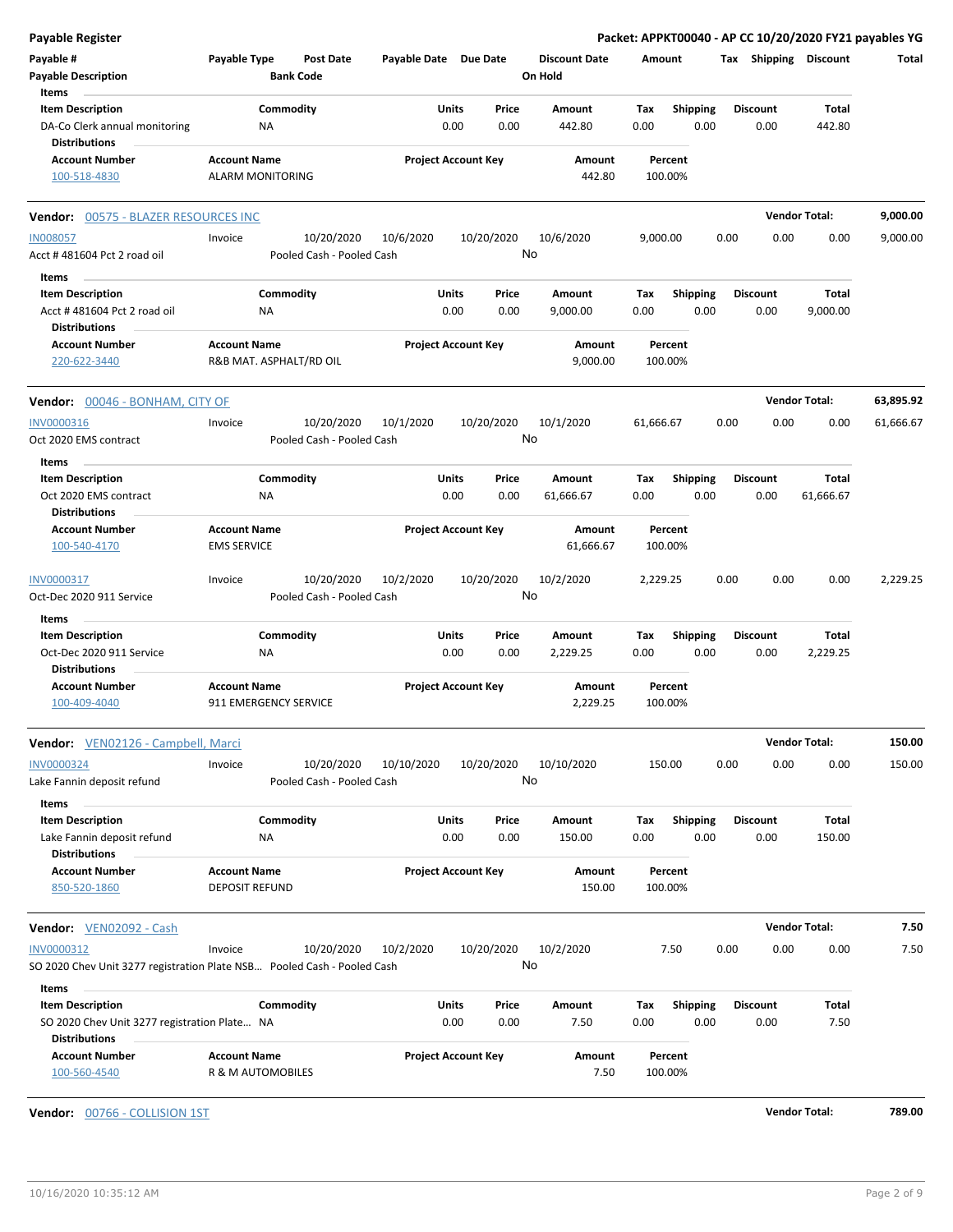| Payable Register                                                  |                      |                          |                               |                       |                            |                                 |      |         |                 |      |                       | Packet: APPKT00040 - AP CC 10/20/2020 FY21 payables YG |        |
|-------------------------------------------------------------------|----------------------|--------------------------|-------------------------------|-----------------------|----------------------------|---------------------------------|------|---------|-----------------|------|-----------------------|--------------------------------------------------------|--------|
| Payable #<br><b>Payable Description</b>                           | Payable Type         | <b>Bank Code</b>         | <b>Post Date</b>              | Payable Date Due Date |                            | <b>Discount Date</b><br>On Hold |      | Amount  |                 |      | Tax Shipping Discount |                                                        | Total  |
| 191700                                                            | Invoice              |                          | 10/20/2020                    | 10/6/2020             | 10/20/2020                 | 10/6/2020                       |      | 789.00  |                 | 0.00 | 0.00                  | 0.00                                                   | 789.00 |
| Unit 2479 bumper repair                                           |                      |                          | Pooled Cash - Pooled Cash     |                       |                            | No                              |      |         |                 |      |                       |                                                        |        |
| Items                                                             |                      |                          |                               |                       |                            |                                 |      |         |                 |      |                       |                                                        |        |
| <b>Item Description</b>                                           |                      | Commodity                |                               | Units                 | Price                      | Amount                          | Tax  |         | <b>Shipping</b> |      | <b>Discount</b>       | Total                                                  |        |
| Unit 2479 bumper repair                                           |                      | <b>NA</b>                |                               | 0.00                  | 0.00                       | 789.00                          | 0.00 |         | 0.00            |      | 0.00                  | 789.00                                                 |        |
| <b>Distributions</b>                                              |                      |                          |                               |                       |                            |                                 |      |         |                 |      |                       |                                                        |        |
| <b>Account Number</b>                                             | <b>Account Name</b>  |                          |                               |                       | <b>Project Account Key</b> | Amount                          |      | Percent |                 |      |                       |                                                        |        |
| 100-560-4540                                                      |                      | R & M AUTOMOBILES        |                               |                       |                            | 789.00                          |      | 100.00% |                 |      |                       |                                                        |        |
| Vendor: 00163 - COOPER-SORRELLS FUNERAL HOME                      |                      |                          |                               |                       |                            |                                 |      |         |                 |      |                       | <b>Vendor Total:</b>                                   | 606.25 |
| $C20-17$                                                          | Invoice              |                          | 10/20/2020                    | 10/7/2020             | 10/20/2020                 | 10/7/2020                       |      | 606.25  |                 | 0.00 | 0.00                  | 0.00                                                   | 606.25 |
| McBride removal/pouch/transport                                   |                      |                          | Pooled Cash - Pooled Cash     |                       |                            | No                              |      |         |                 |      |                       |                                                        |        |
| Items                                                             |                      |                          |                               |                       |                            |                                 |      |         |                 |      |                       |                                                        |        |
| <b>Item Description</b>                                           |                      | Commodity                |                               | Units                 | Price                      | Amount                          | Tax  |         | <b>Shipping</b> |      | <b>Discount</b>       | Total                                                  |        |
| McBride removal/pouch/transport<br><b>Distributions</b>           |                      | NA                       |                               | 0.00                  | 0.00                       | 606.25                          | 0.00 |         | 0.00            |      | 0.00                  | 606.25                                                 |        |
| <b>Account Number</b>                                             | <b>Account Name</b>  |                          |                               |                       | <b>Project Account Key</b> | Amount                          |      | Percent |                 |      |                       |                                                        |        |
| 100-425-4660                                                      | <b>AUTOPSIES</b>     |                          |                               |                       |                            | 606.25                          |      | 100.00% |                 |      |                       |                                                        |        |
| <b>Vendor:</b> 00727 - CORRECTIONS SOFTWARE SOLUTIONS, LP         |                      |                          |                               |                       |                            |                                 |      |         |                 |      |                       | <b>Vendor Total:</b>                                   | 214.00 |
| 48864                                                             | Invoice              |                          | 10/20/2020                    | 10/1/2020             | 10/20/2020                 | 10/1/2020                       |      | 214.00  |                 | 0.00 | 0.00                  | 0.00                                                   | 214.00 |
| Oct & Nov 2020 computer software                                  |                      |                          | Pooled Cash - Pooled Cash     |                       |                            | No                              |      |         |                 |      |                       |                                                        |        |
| Items                                                             |                      |                          |                               |                       |                            |                                 |      |         |                 |      |                       |                                                        |        |
| <b>Item Description</b>                                           |                      | Commodity                |                               | Units                 | Price                      | Amount                          | Tax  |         | <b>Shipping</b> |      | <b>Discount</b>       | Total                                                  |        |
| Oct & Nov 2020 computer software suppo NA<br><b>Distributions</b> |                      |                          |                               | 0.00                  | 0.00                       | 214.00                          | 0.00 |         | 0.00            |      | 0.00                  | 214.00                                                 |        |
| <b>Account Number</b>                                             | <b>Account Name</b>  |                          |                               |                       | <b>Project Account Key</b> | Amount                          |      | Percent |                 |      |                       |                                                        |        |
| 100-573-4530                                                      |                      | <b>COMPUTER SOFTWARE</b> |                               |                       |                            | 214.00                          |      | 100.00% |                 |      |                       |                                                        |        |
| Vendor: 00475 - COUNTY TRASH SERVICE                              |                      |                          |                               |                       |                            |                                 |      |         |                 |      |                       | <b>Vendor Total:</b>                                   | 70.00  |
| <b>INV0000320</b>                                                 | Invoice              |                          | 10/20/2020                    | 10/8/2020             | 10/20/2020                 | 10/8/2020                       |      | 70.00   |                 | 0.00 | 0.00                  | 0.00                                                   | 70.00  |
| #322234 Lake Fannin trash                                         |                      |                          | Pooled Cash - Pooled Cash     |                       |                            | No                              |      |         |                 |      |                       |                                                        |        |
| Items                                                             |                      |                          |                               |                       |                            |                                 |      |         |                 |      |                       |                                                        |        |
| <b>Item Description</b>                                           |                      | Commodity                |                               | Units                 | Price                      | Amount                          | Tax  |         | <b>Shipping</b> |      | <b>Discount</b>       | Total                                                  |        |
| #322234 Lake Fannin trash                                         |                      | <b>NA</b>                |                               | 0.00                  | 0.00                       | 70.00                           | 0.00 |         | 0.00            |      | 0.00                  | 70.00                                                  |        |
| <b>Distributions</b>                                              |                      |                          |                               |                       |                            |                                 |      |         |                 |      |                       |                                                        |        |
| <b>Account Number</b>                                             | <b>Account Name</b>  |                          |                               |                       | <b>Project Account Key</b> | Amount                          |      | Percent |                 |      |                       |                                                        |        |
| 850-520-4430                                                      | <b>TRASH PICK UP</b> |                          |                               |                       |                            | 70.00                           |      | 100.00% |                 |      |                       |                                                        |        |
| <b>Vendor:</b> VEN02078 - Custis, Patrick                         |                      |                          |                               |                       |                            |                                 |      |         |                 |      |                       | <b>Vendor Total:</b>                                   | 104.17 |
| INV0000321                                                        | Invoice              |                          | 10/20/2020                    | 10/9/2020             | 10/20/2020                 | 10/9/2020                       |      | 46.69   |                 | 0.00 | 0.00                  | 0.00                                                   | 46.69  |
| 10/5/20 training exp miles/registration                           |                      |                          | Pooled Cash - Pooled Cash     |                       |                            | No                              |      |         |                 |      |                       |                                                        |        |
| Items                                                             |                      |                          |                               |                       |                            |                                 |      |         |                 |      |                       |                                                        |        |
| <b>Item Description</b>                                           |                      | Commodity                |                               | Units                 | Price                      | Amount                          | Tax  |         | <b>Shipping</b> |      | <b>Discount</b>       | Total                                                  |        |
| 10/5/20 training exp miles/registration                           |                      | ΝA                       |                               | 0.00                  | 0.00                       | 46.69                           | 0.00 |         | 0.00            |      | 0.00                  | 46.69                                                  |        |
| <b>Distributions</b>                                              |                      |                          |                               |                       |                            |                                 |      |         |                 |      |                       |                                                        |        |
| <b>Account Number</b>                                             | <b>Account Name</b>  |                          |                               |                       | <b>Project Account Key</b> | Amount                          |      | Percent |                 |      |                       |                                                        |        |
| 100-475-4270                                                      |                      |                          | OUT OF COUNTY TRAVEL/TRAINING |                       |                            | 46.69                           |      | 100.00% |                 |      |                       |                                                        |        |
| INV0000323                                                        | Invoice              |                          | 10/20/2020                    | 10/12/2020            | 10/20/2020                 | 10/12/2020                      |      | 57.48   |                 | 0.00 | 0.00                  | 0.00                                                   | 57.48  |
| 10/12/20 training miles/registration                              |                      |                          | Pooled Cash - Pooled Cash     |                       |                            | No                              |      |         |                 |      |                       |                                                        |        |
| Items                                                             |                      |                          |                               |                       |                            |                                 |      |         |                 |      |                       |                                                        |        |
| <b>Item Description</b>                                           |                      | Commodity                |                               | Units                 | Price                      | Amount                          | Tax  |         | <b>Shipping</b> |      | <b>Discount</b>       | <b>Total</b>                                           |        |
| 10/12/20 training miles/registration                              |                      | NA                       |                               | 0.00                  | 0.00                       | 57.48                           | 0.00 |         | 0.00            |      | 0.00                  | 57.48                                                  |        |
| <b>Distributions</b>                                              |                      |                          |                               |                       |                            |                                 |      |         |                 |      |                       |                                                        |        |
| <b>Account Number</b>                                             | <b>Account Name</b>  |                          |                               |                       | <b>Project Account Key</b> | Amount                          |      | Percent |                 |      |                       |                                                        |        |
| 100-475-4270                                                      |                      |                          | OUT OF COUNTY TRAVEL/TRAINING |                       |                            | 57.48                           |      | 100.00% |                 |      |                       |                                                        |        |
|                                                                   |                      |                          |                               |                       |                            |                                 |      |         |                 |      |                       |                                                        |        |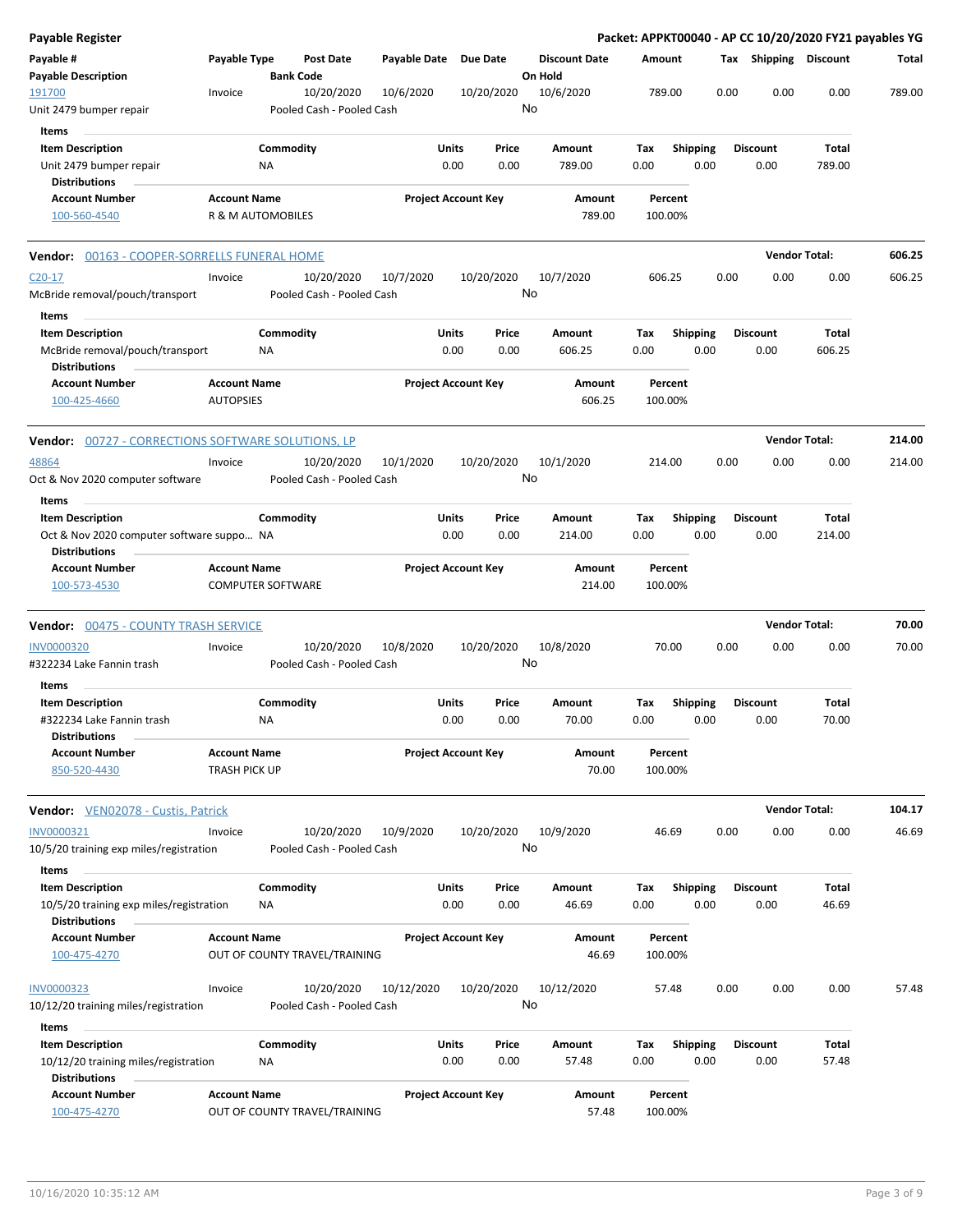| Payable Register                                                                  |                                                      |                                         |                       |                            |                                 |             |                         |      |                         | Packet: APPKT00040 - AP CC 10/20/2020 FY21 payables YG |          |
|-----------------------------------------------------------------------------------|------------------------------------------------------|-----------------------------------------|-----------------------|----------------------------|---------------------------------|-------------|-------------------------|------|-------------------------|--------------------------------------------------------|----------|
| Payable #<br><b>Payable Description</b>                                           | Payable Type                                         | <b>Post Date</b><br><b>Bank Code</b>    | Payable Date Due Date |                            | <b>Discount Date</b><br>On Hold | Amount      |                         |      |                         | Tax Shipping Discount                                  | Total    |
| <b>Vendor:</b> 00732 - DRAKE, ROY V.                                              |                                                      |                                         |                       |                            |                                 |             |                         |      |                         | <b>Vendor Total:</b>                                   | 250.00   |
| INV0000314<br>S Bowman/Hatanville eval-return to Duty<br><b>Items</b>             | Invoice                                              | 10/20/2020<br>Pooled Cash - Pooled Cash | 10/3/2020             | 10/20/2020                 | 10/3/2020<br>No                 |             | 250.00                  | 0.00 | 0.00                    | 0.00                                                   | 250.00   |
| <b>Item Description</b><br>S Bowman eval-return to Duty                           | Commodity<br>NA                                      |                                         | Units                 | Price<br>0.00<br>0.00      | Amount<br>125.00                | Tax<br>0.00 | <b>Shipping</b><br>0.00 |      | <b>Discount</b><br>0.00 | Total<br>125.00                                        |          |
| <b>Distributions</b>                                                              |                                                      |                                         |                       |                            |                                 |             |                         |      |                         |                                                        |          |
| <b>Account Number</b><br>100-560-2500                                             | <b>Account Name</b><br><b>EMPLOYEE PHYSICALS</b>     |                                         |                       | <b>Project Account Key</b> | Amount<br>125.00                |             | Percent<br>100.00%      |      |                         |                                                        |          |
| Items                                                                             |                                                      |                                         |                       |                            |                                 |             |                         |      |                         |                                                        |          |
| <b>Item Description</b><br>Hatanville eval-return to Duty                         | Commodity<br>NA                                      |                                         | Units                 | Price<br>0.00<br>0.00      | Amount<br>125.00                | Тах<br>0.00 | <b>Shipping</b><br>0.00 |      | <b>Discount</b><br>0.00 | Total<br>125.00                                        |          |
| <b>Distributions</b><br><b>Account Number</b><br>100-560-2500                     | <b>Account Name</b><br><b>EMPLOYEE PHYSICALS</b>     |                                         |                       | <b>Project Account Key</b> | Amount<br>125.00                |             | Percent<br>100.00%      |      |                         |                                                        |          |
| Vendor: 00613 - ELDORADO DENTAL                                                   |                                                      |                                         |                       |                            |                                 |             |                         |      |                         | <b>Vendor Total:</b>                                   | 450.00   |
| 10042020<br>Oct 4 inmate dental                                                   | Invoice                                              | 10/20/2020<br>Pooled Cash - Pooled Cash | 10/4/2020             | 10/20/2020                 | 10/4/2020<br>No                 |             | 450.00                  | 0.00 | 0.00                    | 0.00                                                   | 450.00   |
| Items                                                                             |                                                      |                                         |                       |                            |                                 |             |                         |      |                         |                                                        |          |
| <b>Item Description</b><br>Oct 4 inmate dental<br><b>Distributions</b>            | Commodity<br>ΝA                                      |                                         | Units                 | Price<br>0.00<br>0.00      | Amount<br>450.00                | Tax<br>0.00 | <b>Shipping</b><br>0.00 |      | <b>Discount</b><br>0.00 | Total<br>450.00                                        |          |
| <b>Account Number</b><br>100-565-4050                                             | <b>Account Name</b><br>PRISONER MEDICAL              |                                         |                       | <b>Project Account Key</b> | Amount<br>450.00                |             | Percent<br>100.00%      |      |                         |                                                        |          |
| <b>Vendor: 00136 - FANNIN COUNTY CHILDREN'S CENTER</b>                            |                                                      |                                         |                       |                            |                                 |             |                         |      |                         | <b>Vendor Total:</b>                                   | 1,000.00 |
| INV0000311<br>Children's Ctr annual allocation                                    | Invoice                                              | 10/20/2020<br>Pooled Cash - Pooled Cash | 10/1/2020             | 10/20/2020                 | 10/1/2020<br>No                 | 1,000.00    |                         | 0.00 | 0.00                    | 0.00                                                   | 1,000.00 |
| Items<br><b>Item Description</b>                                                  | Commodity                                            |                                         | Units                 | Price                      | Amount                          | Tax         | Shipping                |      | <b>Discount</b>         | Total                                                  |          |
| Children's Ctr annual allocation<br><b>Distributions</b>                          | NA                                                   |                                         |                       | 0.00<br>0.00               | 1,000.00                        | 0.00        | 0.00                    |      | 0.00                    | 1,000.00                                               |          |
| <b>Account Number</b><br>100-640-4100                                             | <b>Account Name</b><br>FANNIN CO. CHILDRENS CTR      |                                         |                       | <b>Project Account Key</b> | Amount<br>1,000.00              |             | Percent<br>100.00%      |      |                         |                                                        |          |
| <b>Vendor: 00335 - FANNIN COUNTY ELEC. CO-OP, INC</b>                             |                                                      |                                         |                       |                            |                                 |             |                         |      |                         | <b>Vendor Total:</b>                                   | 153.87   |
| <b>INV0000322</b><br>Pct 3 electric                                               | Invoice                                              | 10/20/2020<br>Pooled Cash - Pooled Cash | 10/8/2020             | 10/20/2020                 | 10/8/2020<br>No                 |             | 153.87                  | 0.00 | 0.00                    | 0.00                                                   | 153.87   |
| Items<br><b>Item Description</b>                                                  | Commodity                                            |                                         | Units                 | Price                      | Amount                          | Tax         | <b>Shipping</b>         |      | <b>Discount</b>         | Total                                                  |          |
| Pct 3 electric<br><b>Distributions</b>                                            | ΝA                                                   |                                         |                       | 0.00<br>0.00               | 153.87                          | 0.00        | 0.00                    |      | 0.00                    | 153.87                                                 |          |
| <b>Account Number</b><br>230-623-4400                                             | <b>Account Name</b><br>UTILITY ELECTRICITY           |                                         |                       | <b>Project Account Key</b> | Amount<br>153.87                |             | Percent<br>100.00%      |      |                         |                                                        |          |
| <b>Vendor:</b> VEN02127 - Hits, Inc.                                              |                                                      |                                         |                       |                            |                                 |             |                         |      |                         | <b>Vendor Total:</b>                                   | 250.00   |
| 7013<br>SO training 10/5-6/20 J Taylor                                            | Invoice                                              | 10/20/2020<br>Pooled Cash - Pooled Cash | 10/7/2020             | 10/20/2020                 | 10/7/2020<br>No                 |             | 250.00                  | 0.00 | 0.00                    | 0.00                                                   | 250.00   |
| Items                                                                             | Commodity                                            |                                         | Units                 | Price                      |                                 |             |                         |      | <b>Discount</b>         | Total                                                  |          |
| <b>Item Description</b><br>SO training 10/5-6/20 J Taylor<br><b>Distributions</b> | ΝA                                                   |                                         |                       | 0.00<br>0.00               | Amount<br>250.00                | Tax<br>0.00 | <b>Shipping</b><br>0.00 |      | 0.00                    | 250.00                                                 |          |
| <b>Account Number</b><br>310-560-4270                                             | <b>Account Name</b><br>OUT OF COUNTY TRAVEL/TRAINING |                                         |                       | <b>Project Account Key</b> | Amount<br>250.00                |             | Percent<br>100.00%      |      |                         |                                                        |          |

**Vendor:**  $\underline{00796}$  - INDIGENT HEALTHCARE SOLUTIONS, LTD **Vendor Total: 1,059.00**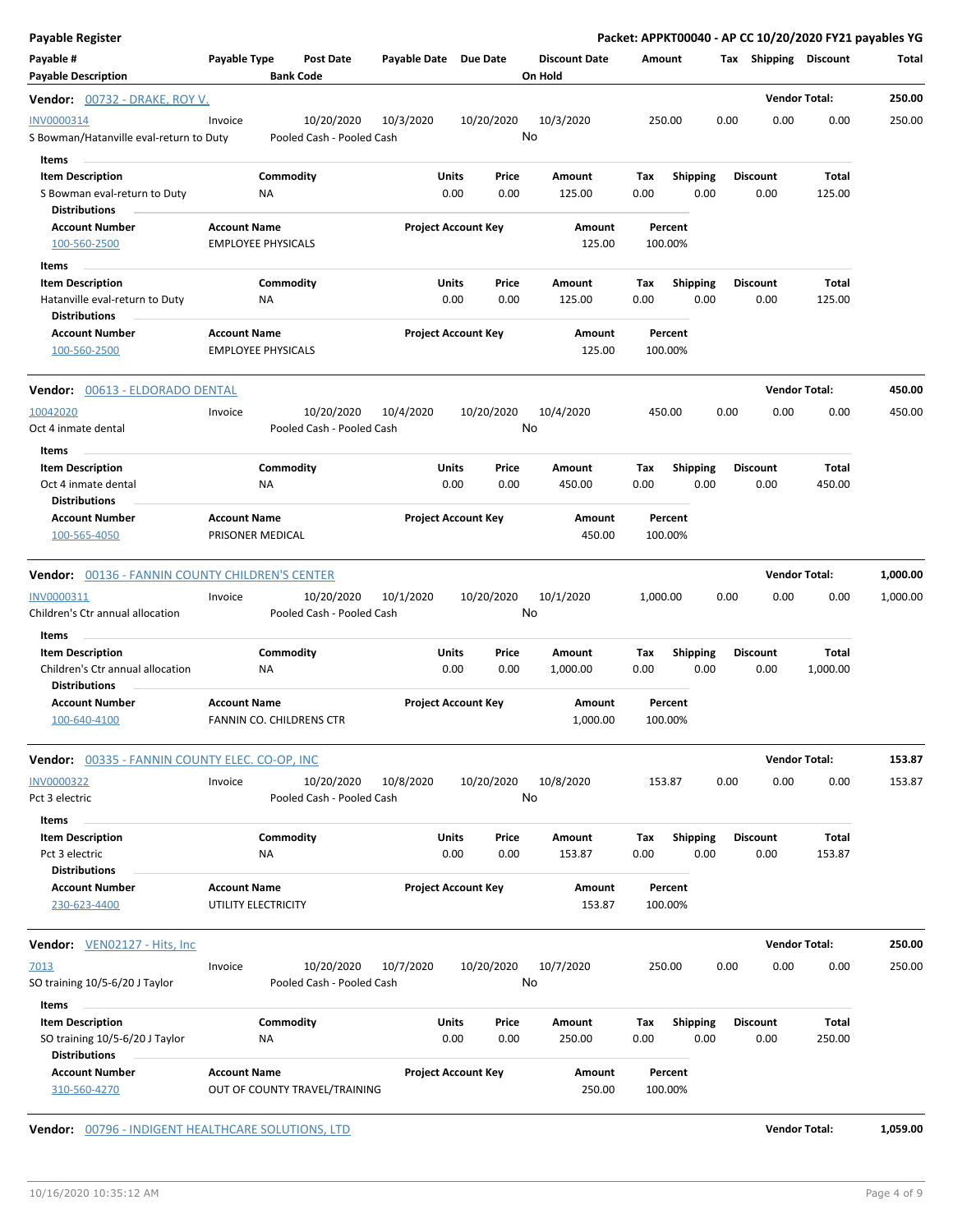| Payable Register                                      |                                         |                  |                                         |                       |                            |               |                                 |             |                  |      |                       | Packet: APPKT00040 - AP CC 10/20/2020 FY21 payables YG |          |
|-------------------------------------------------------|-----------------------------------------|------------------|-----------------------------------------|-----------------------|----------------------------|---------------|---------------------------------|-------------|------------------|------|-----------------------|--------------------------------------------------------|----------|
| Payable #<br><b>Payable Description</b>               | Payable Type                            | <b>Bank Code</b> | <b>Post Date</b>                        | Payable Date Due Date |                            |               | <b>Discount Date</b><br>On Hold | Amount      |                  |      | Tax Shipping Discount |                                                        | Total    |
| 70574<br>Nov 2020 computer software                   | Invoice                                 |                  | 10/20/2020<br>Pooled Cash - Pooled Cash | 10/1/2020             | 10/20/2020                 |               | 10/1/2020<br>No                 | 1,059.00    |                  | 0.00 | 0.00                  | 0.00                                                   | 1,059.00 |
| Items                                                 |                                         |                  |                                         |                       |                            |               |                                 |             |                  |      |                       |                                                        |          |
| <b>Item Description</b>                               |                                         | Commodity        |                                         | Units                 |                            | Price         | Amount                          | Tax         | <b>Shipping</b>  |      | <b>Discount</b>       | Total                                                  |          |
| Nov 2020 computer software                            |                                         | ΝA               |                                         |                       | 0.00                       | 0.00          | 1,059.00                        | 0.00        | 0.00             |      | 0.00                  | 1,059.00                                               |          |
| <b>Distributions</b>                                  |                                         |                  |                                         |                       |                            |               |                                 |             |                  |      |                       |                                                        |          |
| <b>Account Number</b>                                 | <b>Account Name</b>                     |                  |                                         |                       | <b>Project Account Key</b> |               | Amount                          |             | Percent          |      |                       |                                                        |          |
| 100-645-4530                                          | <b>COMPUTER SOFTWARE</b>                |                  |                                         |                       |                            |               | 1,059.00                        | 100.00%     |                  |      |                       |                                                        |          |
| Vendor: 00378 - JPMORGAN CHASE BANK NA                |                                         |                  |                                         |                       |                            |               |                                 |             |                  |      |                       | <b>Vendor Total:</b>                                   | 2,070.83 |
| INV0000310                                            | Invoice                                 |                  | 10/20/2020                              | 10/5/2020             | 10/20/2020                 |               | 10/5/2020                       | 2,070.83    |                  | 0.00 | 0.00                  | 0.00                                                   | 2,070.83 |
| Credit card Oct 2020 statement                        |                                         |                  | Pooled Cash - Pooled Cash               |                       |                            |               | No                              |             |                  |      |                       |                                                        |          |
| Items                                                 |                                         |                  |                                         |                       |                            |               |                                 |             |                  |      |                       |                                                        |          |
| <b>Item Description</b>                               |                                         | Commodity        |                                         | Units                 |                            | Price         | Amount                          | Tax         | <b>Shipping</b>  |      | <b>Discount</b>       | Total                                                  |          |
| SO training                                           |                                         | ΝA               |                                         |                       | 0.00                       | 0.00          | 298.00                          | 0.00        | 0.00             |      | 0.00                  | 298.00                                                 |          |
| <b>Distributions</b>                                  |                                         |                  |                                         |                       |                            |               |                                 |             |                  |      |                       |                                                        |          |
| <b>Account Number</b>                                 | <b>Account Name</b>                     |                  |                                         |                       | <b>Project Account Key</b> |               | Amount                          |             | Percent          |      |                       |                                                        |          |
| 310-560-4270                                          |                                         |                  | OUT OF COUNTY TRAVEL/TRAINING           |                       |                            |               | 298.00                          | 100.00%     |                  |      |                       |                                                        |          |
| <b>Items</b>                                          |                                         |                  |                                         |                       |                            |               |                                 |             |                  |      | <b>Discount</b>       |                                                        |          |
| <b>Item Description</b>                               |                                         | Commodity        |                                         | Units                 | 0.00                       | Price<br>0.00 | Amount<br>275.00                | Tax<br>0.00 | Shipping<br>0.00 |      | 0.00                  | Total<br>275.00                                        |          |
| Pct 4 Whitakers towing<br>Distributions               |                                         | ΝA               |                                         |                       |                            |               |                                 |             |                  |      |                       |                                                        |          |
| <b>Account Number</b>                                 | <b>Account Name</b>                     |                  |                                         |                       | <b>Project Account Key</b> |               | Amount                          |             | Percent          |      |                       |                                                        |          |
| 240-624-4580                                          | <b>R&amp;M MACHINERY PARTS</b>          |                  |                                         |                       |                            |               | 275.00                          | 100.00%     |                  |      |                       |                                                        |          |
| Items                                                 |                                         |                  |                                         |                       |                            |               |                                 |             |                  |      |                       |                                                        |          |
| <b>Item Description</b>                               |                                         | Commodity        |                                         | Units                 |                            | Price         | Amount                          | Tax         | <b>Shipping</b>  |      | <b>Discount</b>       | Total                                                  |          |
| Dst Clerk Feb 2021 training registration/ho NA        |                                         |                  |                                         |                       | 0.00                       | 0.00          | 1,497.83                        | 0.00        | 0.00             |      | 0.00                  | 1,497.83                                               |          |
| <b>Distributions</b>                                  |                                         |                  |                                         |                       |                            |               |                                 |             |                  |      |                       |                                                        |          |
| <b>Account Number</b>                                 | <b>Account Name</b>                     |                  |                                         |                       | <b>Project Account Key</b> |               | Amount                          |             | Percent          |      |                       |                                                        |          |
| 100-450-4270                                          |                                         |                  | OUT OF COUNTY TRAVEL/TRAINING           |                       |                            |               | 1,497.83                        | 100.00%     |                  |      |                       |                                                        |          |
| <b>Vendor:</b> 00541 - KIRBY, SHELLY                  |                                         |                  |                                         |                       |                            |               |                                 |             |                  |      |                       | <b>Vendor Total:</b>                                   | 60.00    |
| 069463                                                | Invoice                                 |                  | 10/20/2020                              | 10/3/2020             | 10/20/2020                 |               | 10/3/2020                       |             | 60.00            | 0.00 | 0.00                  | 0.00                                                   | 60.00    |
| 10/3/20 Windom mowing                                 |                                         |                  | Pooled Cash - Pooled Cash               |                       |                            |               | No                              |             |                  |      |                       |                                                        |          |
| Items                                                 |                                         |                  |                                         |                       |                            |               |                                 |             |                  |      |                       |                                                        |          |
| <b>Item Description</b>                               |                                         | Commodity        |                                         | <b>Units</b>          |                            | Price         | Amount                          | Tax         |                  |      | Shipping Discount     | Total                                                  |          |
| 10/3/20 Windom mowing                                 |                                         | ΝA               |                                         |                       | 0.00                       | 0.00          | 60.00                           | 0.00        | 0.00             |      | 0.00                  | 60.00                                                  |          |
| <b>Distributions</b>                                  |                                         |                  |                                         |                       |                            |               |                                 |             |                  |      |                       |                                                        |          |
| <b>Account Number</b><br>100-515-4502                 | <b>Account Name</b><br>LAWN MAINTENANCE |                  |                                         |                       | <b>Project Account Key</b> |               | Amount<br>60.00                 | 100.00%     | Percent          |      |                       |                                                        |          |
|                                                       |                                         |                  |                                         |                       |                            |               |                                 |             |                  |      |                       |                                                        |          |
| <b>Vendor:</b> 00444 - KONICA MINOLTA PREMIER FINANCE |                                         |                  |                                         |                       |                            |               |                                 |             |                  |      |                       | <b>Vendor Total:</b>                                   | 114.68   |
| 69890133                                              | Invoice                                 |                  | 10/20/2020                              | 10/10/2020            | 10/20/2020                 |               | 10/10/2020                      | 114.68      |                  | 0.00 | 0.00                  | 0.00                                                   | 114.68   |
| 108 E Sam Rayburn Oct copier lease<br>Items           |                                         |                  | Pooled Cash - Pooled Cash               |                       |                            |               | No                              |             |                  |      |                       |                                                        |          |
| <b>Item Description</b>                               |                                         | Commodity        |                                         | Units                 |                            | Price         | Amount                          | Tax         | Shipping         |      | <b>Discount</b>       | Total                                                  |          |
| 108 E Sam Rayburn Oct copier lease                    |                                         | NA               |                                         |                       | 0.00                       | 0.00          | 114.68                          | 0.00        | 0.00             |      | 0.00                  | 114.68                                                 |          |
| <b>Distributions</b><br><b>Account Number</b>         | <b>Account Name</b>                     |                  |                                         |                       | <b>Project Account Key</b> |               | Amount                          |             | Percent          |      |                       |                                                        |          |
| 100-510-3150                                          | <b>COPIER RENTAL</b>                    |                  |                                         |                       |                            |               | 114.68                          | 100.00%     |                  |      |                       |                                                        |          |
| <b>Vendor:</b> 00337 - MIEARS, STEVEN R.              |                                         |                  |                                         |                       |                            |               |                                 |             |                  |      |                       | <b>Vendor Total:</b>                                   | 1,675.00 |
| INV0000313                                            | Invoice                                 |                  | 10/20/2020                              | 10/4/2020             | 10/20/2020                 |               | 10/4/2020                       | 1,675.00    |                  | 0.00 | 0.00                  | 0.00                                                   | 1,675.00 |
| FA-20-44792 Zackery Dst Ct                            |                                         |                  | Pooled Cash - Pooled Cash               |                       |                            |               | No                              |             |                  |      |                       |                                                        |          |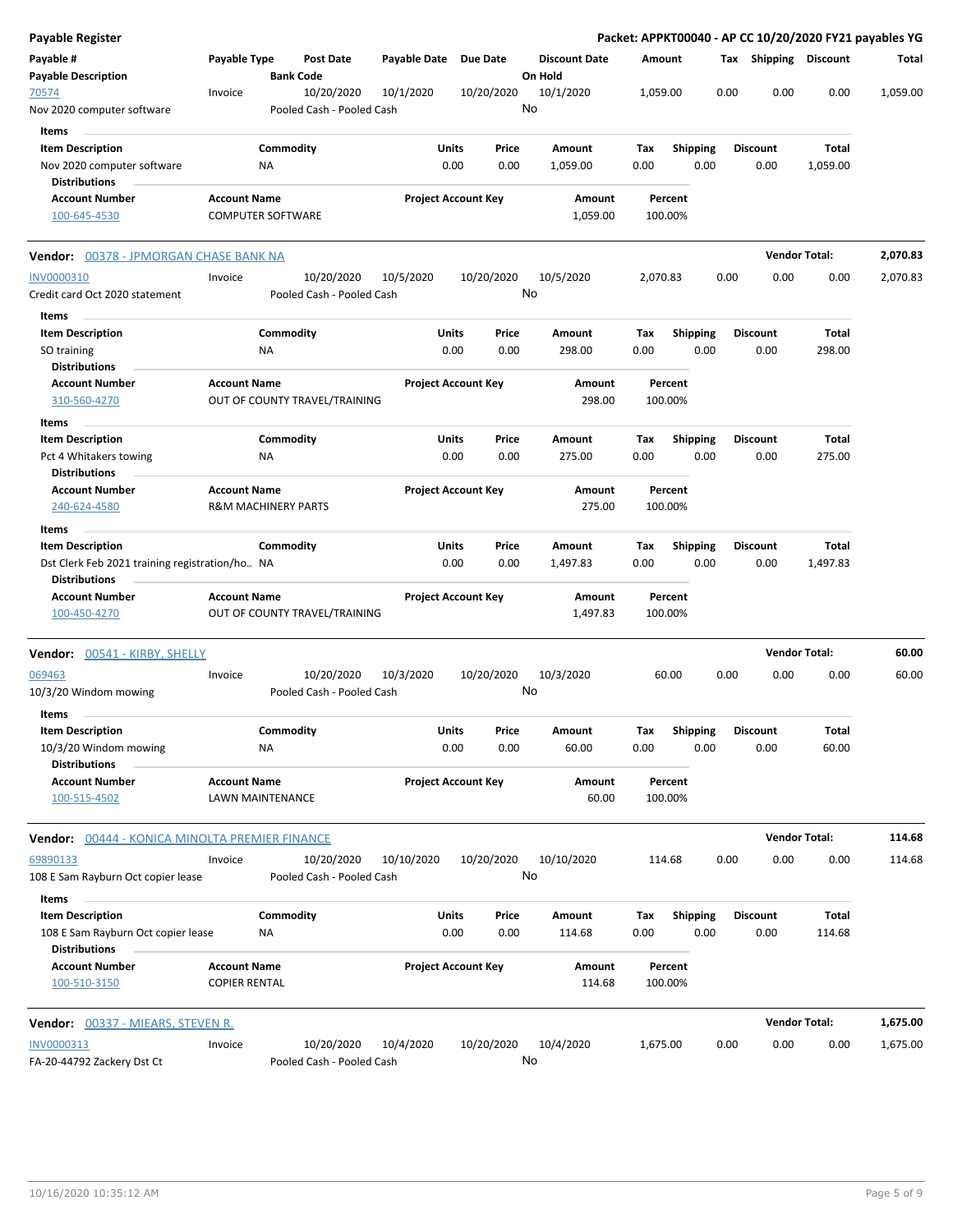| <b>Payable Register</b>                                                                                 |                                     |                          |                                         |                       |                      |                            |               |                                 |             |                         |      |                         |                       | Packet: APPKT00040 - AP CC 10/20/2020 FY21 payables YG |
|---------------------------------------------------------------------------------------------------------|-------------------------------------|--------------------------|-----------------------------------------|-----------------------|----------------------|----------------------------|---------------|---------------------------------|-------------|-------------------------|------|-------------------------|-----------------------|--------------------------------------------------------|
| Payable #<br><b>Payable Description</b>                                                                 | Payable Type                        | <b>Bank Code</b>         | <b>Post Date</b>                        | Payable Date Due Date |                      |                            |               | <b>Discount Date</b><br>On Hold | Amount      |                         |      | Tax Shipping Discount   |                       | Total                                                  |
| Items<br><b>Item Description</b><br>FA-20-44792 Zackery Dst Ct                                          |                                     | Commodity<br>ΝA          |                                         |                       | Units<br>0.00        |                            | Price<br>0.00 | Amount<br>1,675.00              | Tax<br>0.00 | Shipping<br>0.00        |      | <b>Discount</b><br>0.00 | Total<br>1,675.00     |                                                        |
| <b>Distributions</b><br><b>Account Number</b><br>100-435-4360                                           | <b>Account Name</b>                 | ATTORNEY FEES- CPS CASES |                                         |                       |                      | <b>Project Account Key</b> |               | Amount<br>1,675.00              |             | Percent<br>100.00%      |      |                         |                       |                                                        |
| 00420 - NOBLE RESOURCES PEST CONTROL<br>Vendor:                                                         |                                     |                          |                                         |                       |                      |                            |               |                                 |             |                         |      |                         | <b>Vendor Total:</b>  | 57.00                                                  |
| 2114406<br>Agrilife 2505 N Center pest control                                                          | Invoice                             |                          | 10/20/2020<br>Pooled Cash - Pooled Cash | 10/2/2020             |                      | 10/20/2020                 | No            | 10/2/2020                       |             | 57.00                   | 0.00 | 0.00                    | 0.00                  | 57.00                                                  |
| Items                                                                                                   |                                     |                          |                                         |                       |                      |                            |               |                                 |             |                         |      |                         |                       |                                                        |
| <b>Item Description</b><br>Agrilife 2505 N Center pest control<br><b>Distributions</b>                  |                                     | Commodity<br>NA          |                                         |                       | Units<br>0.00        |                            | Price<br>0.00 | Amount<br>57.00                 | Tax<br>0.00 | <b>Shipping</b><br>0.00 |      | <b>Discount</b><br>0.00 | Total<br>57.00        |                                                        |
| <b>Account Number</b><br>100-516-4501                                                                   | <b>Account Name</b><br>PEST CONTROL |                          |                                         |                       |                      | <b>Project Account Key</b> |               | Amount<br>57.00                 |             | Percent<br>100.00%      |      |                         |                       |                                                        |
| <b>Vendor: 00006 - PARKER TIRE</b>                                                                      |                                     |                          |                                         |                       |                      |                            |               |                                 |             |                         |      |                         | <b>Vendor Total:</b>  | 10.00                                                  |
| 12517<br>Pct 4 tire repair                                                                              | Invoice                             |                          | 10/20/2020<br>Pooled Cash - Pooled Cash | 10/2/2020             |                      | 10/20/2020                 | No            | 10/2/2020                       |             | 10.00                   | 0.00 | 0.00                    | 0.00                  | 10.00                                                  |
| Items<br><b>Item Description</b><br>2018 Ram registration Unit 1034 Plate KTJ NA                        |                                     | Commodity                |                                         |                       | Units<br>0.00        |                            | Price<br>0.00 | Amount<br>10.00                 | Tax<br>0.00 | <b>Shipping</b><br>0.00 |      | <b>Discount</b><br>0.00 | <b>Total</b><br>10.00 |                                                        |
| <b>Distributions</b><br><b>Account Number</b><br>240-624-4590                                           | <b>Account Name</b>                 | R&M MACH. TIRES & TUBES  |                                         |                       |                      | <b>Project Account Key</b> |               | Amount<br>10.00                 |             | Percent<br>100.00%      |      |                         |                       |                                                        |
| Vendor: 00289 - RELIANT                                                                                 |                                     |                          |                                         |                       |                      |                            |               |                                 |             |                         |      |                         | <b>Vendor Total:</b>  | 141.44                                                 |
| 112 012 045 110 4<br>#2 591 591-9 Pct 2 electric gd light                                               | Invoice                             |                          | 10/20/2020<br>Pooled Cash - Pooled Cash | 10/13/2020            |                      | 10/20/2020                 | No            | 10/13/2020                      |             | 25.07                   | 0.00 | 0.00                    | 0.00                  | 25.07                                                  |
| Items                                                                                                   |                                     |                          |                                         |                       |                      |                            |               |                                 |             |                         |      |                         |                       |                                                        |
| <b>Item Description</b><br>#2 591 591-9 Pct 2 electric gd light<br><b>Distributions</b>                 |                                     | Commodity<br>ΝA          |                                         |                       | Units<br>0.00        |                            | Price<br>0.00 | Amount<br>25.07                 | Tax<br>0.00 | <b>Shipping</b><br>0.00 |      | <b>Discount</b><br>0.00 | Total<br>25.07        |                                                        |
| <b>Account Number</b><br>220-622-4400                                                                   | <b>Account Name</b>                 | UTILITY ELECTRICITY      |                                         |                       |                      | <b>Project Account Key</b> |               | Amount<br>25.07                 |             | Percent<br>100.00%      |      |                         |                       |                                                        |
| 112 012 045 111 2<br>#2 591 592-7 Pct 2 electric                                                        | Invoice                             |                          | 10/20/2020<br>Pooled Cash - Pooled Cash | 10/13/2020            |                      | 10/20/2020                 | No            | 10/13/2020                      |             | 10.91                   | 0.00 | 0.00                    | 0.00                  | 10.91                                                  |
| <b>Items</b><br><b>Item Description</b><br>#2 591 592-7 Pct 2 electric gd light<br><b>Distributions</b> |                                     | Commodity<br>NA          |                                         |                       | Units<br>0.00        |                            | Price<br>0.00 | Amount<br>10.91                 | Tax<br>0.00 | Shipping<br>0.00        |      | <b>Discount</b><br>0.00 | Total<br>10.91        |                                                        |
| <b>Account Number</b><br>220-622-4400                                                                   | <b>Account Name</b>                 | UTILITY ELECTRICITY      |                                         |                       |                      | <b>Project Account Key</b> |               | Amount<br>10.91                 |             | Percent<br>100.00%      |      |                         |                       |                                                        |
| 113 009 803 302 4<br>#2 533 972-2 Pct 2 electric<br>Items                                               | Invoice                             |                          | 10/20/2020<br>Pooled Cash - Pooled Cash | 10/12/2020            |                      | 10/20/2020                 | No            | 10/12/2020                      |             | 105.46                  | 0.00 | 0.00                    | 0.00                  | 105.46                                                 |
| <b>Item Description</b><br>#2 533 972-2 Pct 2 electric<br><b>Distributions</b>                          |                                     | Commodity<br>NA          |                                         |                       | <b>Units</b><br>0.00 |                            | Price<br>0.00 | Amount<br>105.46                | Tax<br>0.00 | <b>Shipping</b><br>0.00 |      | <b>Discount</b><br>0.00 | Total<br>105.46       |                                                        |
| <b>Account Number</b><br>220-622-4400                                                                   | <b>Account Name</b>                 | UTILITY ELECTRICITY      |                                         |                       |                      | <b>Project Account Key</b> |               | Amount<br>105.46                |             | Percent<br>100.00%      |      |                         |                       |                                                        |
| <b>Vendor: 00157 - TEXOMA COMMUNITY CENTER</b>                                                          |                                     |                          |                                         |                       |                      |                            |               |                                 |             |                         |      |                         | <b>Vendor Total:</b>  | 22,500.00                                              |
| INV0000315<br>FY21 annual allocation                                                                    | Invoice                             |                          | 10/20/2020<br>Pooled Cash - Pooled Cash | 10/14/2020            |                      | 10/20/2020                 | No            | 10/14/2020                      | 22,500.00   |                         | 0.00 | 0.00                    | 0.00                  | 22,500.00                                              |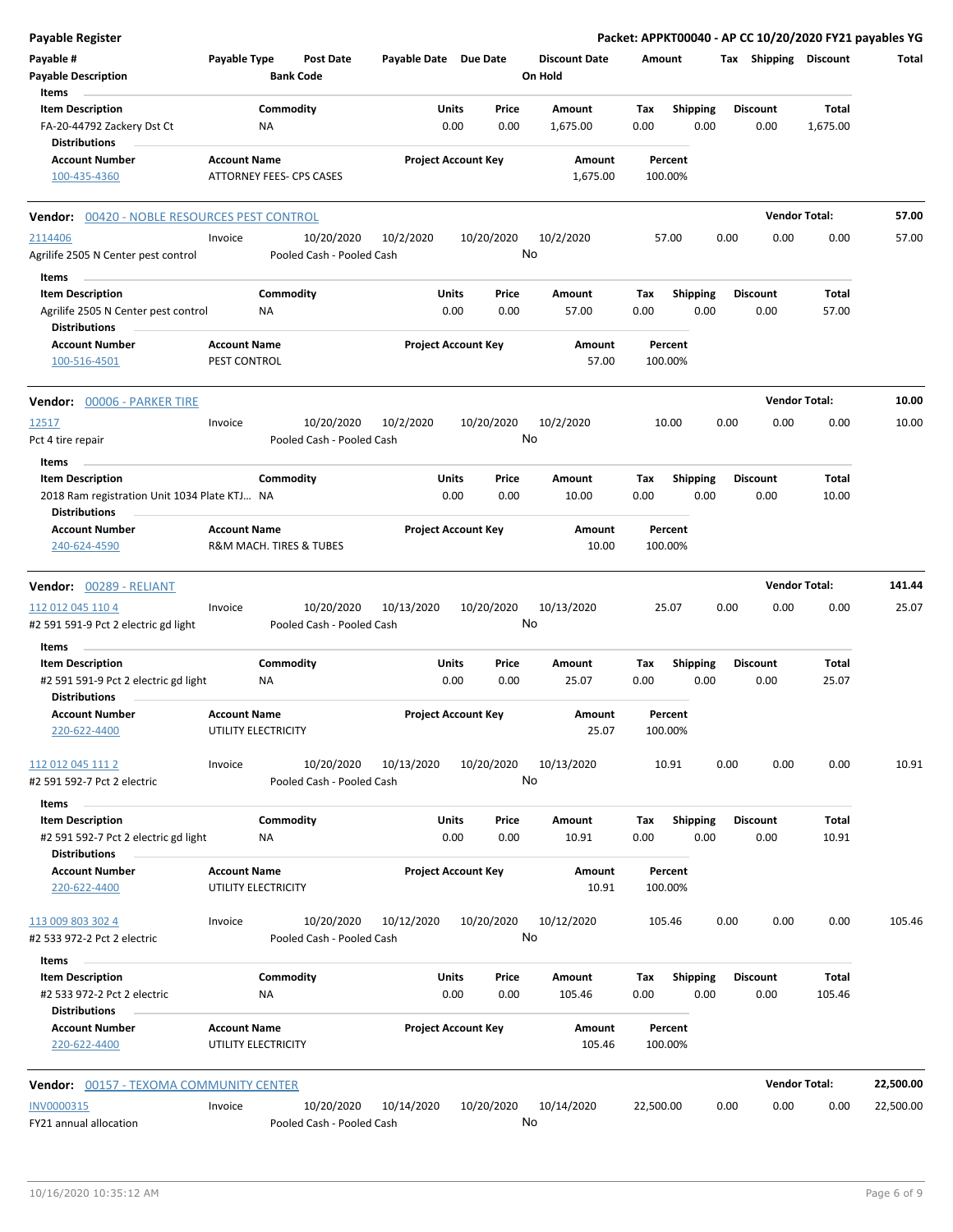## **Payable Register Packet: APPKT00040 - AP CC 10/20/2020 FY21 payables YG**

| Payable #                  | <b>Payable Type</b>         | <b>Post Date</b> | <b>Pavable Date</b>        | Due Date | <b>Discount Date</b> | Amount |                 | Tax | <b>Shipping</b> | <b>Discount</b> | Total |
|----------------------------|-----------------------------|------------------|----------------------------|----------|----------------------|--------|-----------------|-----|-----------------|-----------------|-------|
| <b>Payable Description</b> | <b>Bank Code</b>            |                  |                            |          | On Hold              |        |                 |     |                 |                 |       |
| <b>Items</b>               |                             |                  |                            |          |                      |        |                 |     |                 |                 |       |
| <b>Item Description</b>    |                             | Commoditv        | Units                      | Price    | Amount               | Tax    | <b>Shipping</b> |     | <b>Discount</b> | Total           |       |
| FY21 annual allocation     | <b>NA</b>                   |                  | 0.00                       | 0.00     | 22.500.00            | 0.00   | 0.00            |     | 0.00            | 22,500.00       |       |
| <b>Distributions</b>       |                             |                  |                            |          |                      |        |                 |     |                 |                 |       |
| <b>Account Number</b>      | <b>Account Name</b>         |                  | <b>Project Account Key</b> |          | Amount               |        | Percent         |     |                 |                 |       |
| 100-640-4130               | TEXOMA COMMUNITY CENTER(M.H |                  |                            |          | 22,500.00            |        | 100.00%         |     |                 |                 |       |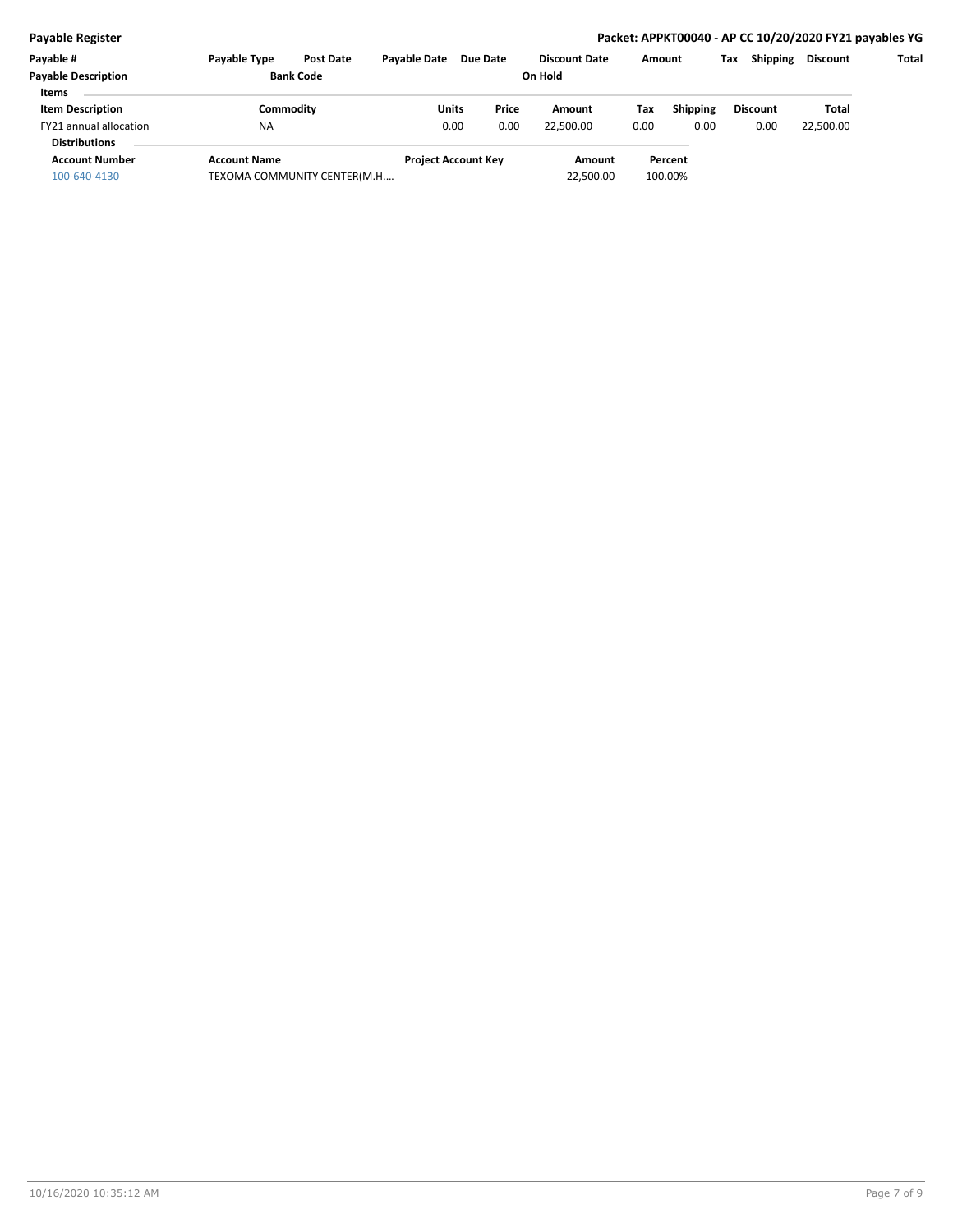## Payable Summary

| Type    | Count               | Gross      | Tax  | <b>Shipping</b> | <b>Discount</b> | Total      | <b>Manual Payment</b> | <b>Balance</b> |
|---------|---------------------|------------|------|-----------------|-----------------|------------|-----------------------|----------------|
| Invoice | 33                  | 105.474.16 | 0.00 | 0.00            | 0.00            | 105.474.16 | 0.00                  | 105,474.16     |
|         | <b>Grand Total:</b> | 105.474.16 | 0.00 | 0.00            | 0.00            | 105.474.16 | 0.00                  | 105.474.16     |